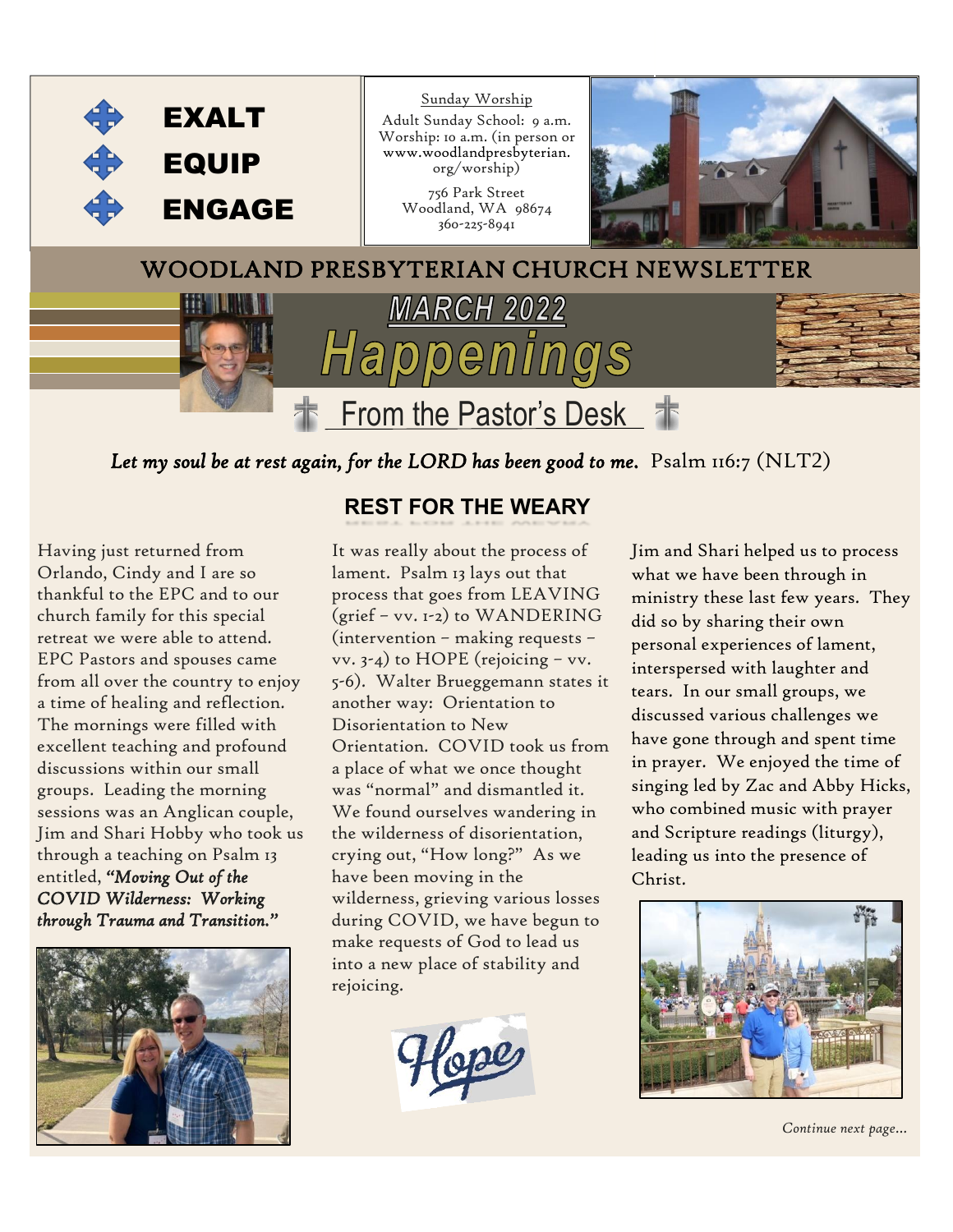

- 6 *The Subtle Slide* 2 Peter 2:1-3
- 13 *God Knows* 2 Peter 2:4-10a
- 20 *Their Cover is Blown*
- *2 Peter 2:10b-16* 27 – *A Pig with Lipstick*
- 2 Peter 2:17-22

*…continued from the 'Pastor's Desk' on page 1*

We had lots of time to rest and play as well. The national leaders of the EPC acted as our hosts and made sure that we were given every opportunity to experience a time of refreshing and renewal through the Holy Spirit. We got to know several couples during the retreat, and we will be looking forward to reuniting with some of them at General Assembly in Detroit this June. We were treated to a ride on an airboat through the swamps and marshes of Florida. Perhaps you saw the Facebook post of Cindy wrestling an alligator!



After the retreat was over, we had the opportunity to spend a few days with Cindy's parents who winter in Florida. That was a very special time to catch up with them. It had been two years since we last visited (our last trip to see them was a few weeks before the COVID lockdown began). We spent the day with them touring the Magic Kingdom. The sun finally came out during our stay with Cindy's parents.

God is so kind and gracious in blessing us with a caring denomination and a loving church family.

In God's Grace, Pastor Kevin and Cindy



## Food & Supplies Drive for Woodland Action Center

Woodland Action Center (WAC) has been low on specific nonperishable food and personal/hygiene items at this time. During the month of February, our church collected food and supplies and monetary donations for WAC.

A big thank-you to all who participated in the food and supplies drive for Woodland Action Center . You are a huge blessing to the community.

## Card Making Class

Ladies, Join us on Monday, March 7, from 10 a.m. to 12 p.m., in the Glass Chapel, for a Card-Making Class.

Sarah Wolk will show you how to re-use your cards you have collected and make something new. This is a ministry of Sarah's, and we look forward to being blessed.

### March 5 Voice of the Martyrs Movie

*"Tortured for Christ, the Nazi Years"* will be shown at Woodland Presbyterian Church on Saturday, March 5, at 2 p.m. Richard and Sabina Wurmbrand suffered imprisonment and torture as they took a stand for Jesus under Nazi and Communist regimes. This movie deals with Sabina's experiences under the Nazis.

## Visit from Jonna Reeder of Frontier Fellowship Ministries

**Sunday, March 13** Jonna will speak briefly during the worship service. A question and answer session will follow.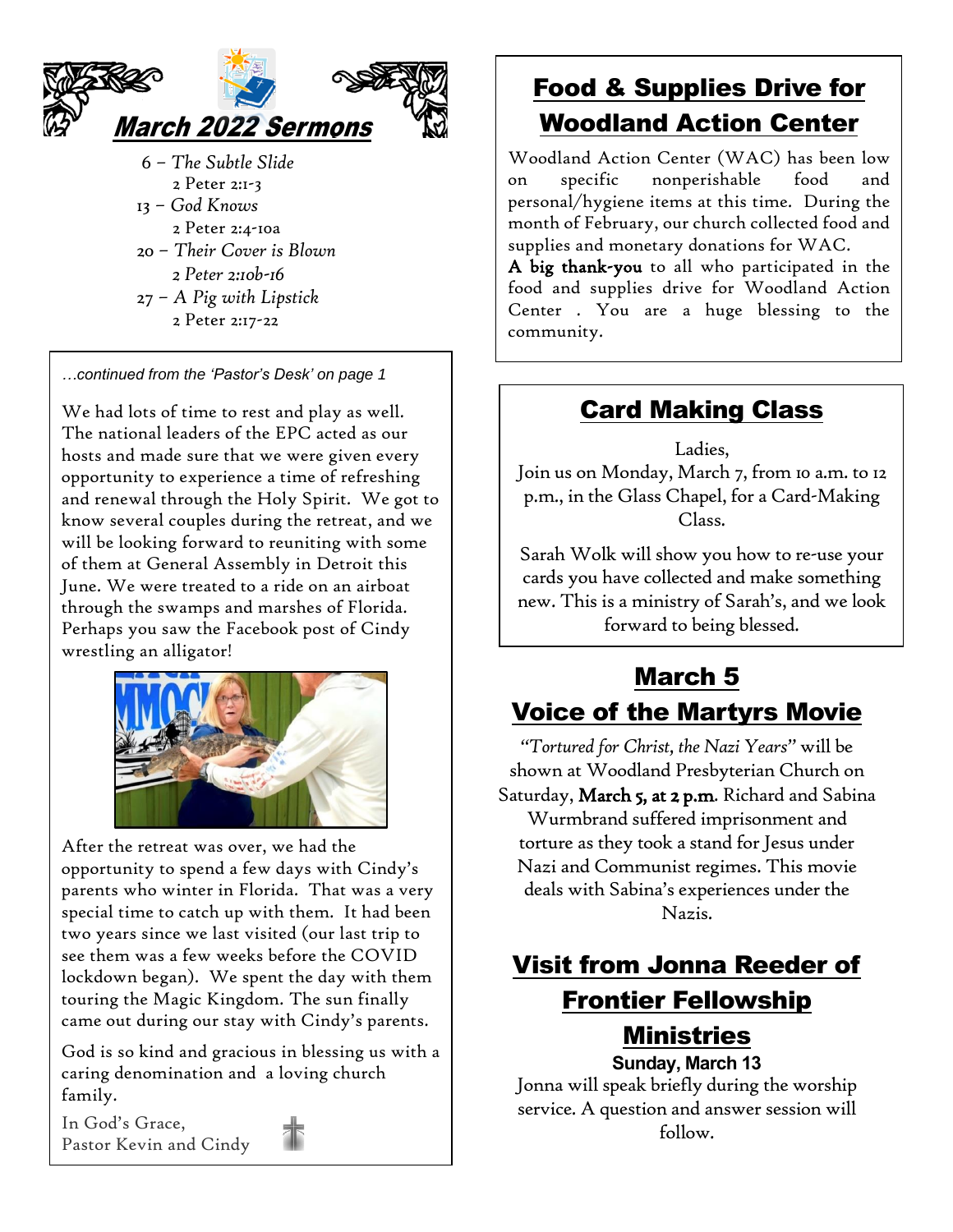| <b>NARCH 2022 2024</b>                                                                                                                                   |                                                                                                            |                                                                         |                                                        |                                                                                                                                                                           |                                                                                                                                     |                                                                                                                    |
|----------------------------------------------------------------------------------------------------------------------------------------------------------|------------------------------------------------------------------------------------------------------------|-------------------------------------------------------------------------|--------------------------------------------------------|---------------------------------------------------------------------------------------------------------------------------------------------------------------------------|-------------------------------------------------------------------------------------------------------------------------------------|--------------------------------------------------------------------------------------------------------------------|
| <b>SUNDAY</b>                                                                                                                                            | <b>MONDAY</b>                                                                                              | <b>TUESDAY</b>                                                          | WEDNESDAY                                              | <b>THURSDAY</b>                                                                                                                                                           | <b>FRIDAY</b>                                                                                                                       | <b>SATURDAY</b>                                                                                                    |
|                                                                                                                                                          |                                                                                                            |                                                                         |                                                        |                                                                                                                                                                           |                                                                                                                                     |                                                                                                                    |
|                                                                                                                                                          |                                                                                                            | 1                                                                       | $\overline{2}$<br>12:00 p.m.<br>Prayer in<br>Sanctuary | 3<br><b>Today: Friends</b><br>of Library Sale<br>at WPC<br>10:00 a.m.<br><b>Bible Study</b><br>5:30 p.m.<br><b>Bells Rehearsal</b><br>7:00 p.m.<br><b>Choir Rehearsal</b> | $\overline{\mathbf{4}}$<br><b>Today: Friends</b><br>of Library Sale<br>at WPC (thru<br>Saturday)<br>4:00 p.m.<br>Stewardship<br>Mtg | $\overline{5}$<br>10 a.m.<br>Worship<br>Mtg<br>1:00 p.m.<br><b>Missions</b><br>Mtg<br>2 p.m.<br>Movie,<br>"Sabina" |
| first<br>6<br>$9:00$ a.m.<br><b>Adult S.S. Class</b><br>10:00 a.m.<br><b>Worship Service</b><br>12:00 p.m.<br>C.E. Mtg                                   | $\overline{7}$<br>$10:00$ a.m.<br><b>Card-Making</b><br>Workshop<br>6:45 p.m.<br><b>Vision Team</b><br>Mtg | 8<br>7:00 p.m.<br><b>Session Mtg</b><br>7:00 p.m.<br><b>Deacons Mtg</b> | 9<br>12:00 p.m.<br>Prayer in<br>Sanctuary              | 10<br>10:00 a.m.<br><b>Bible Study</b><br>5:30 p.m.<br><b>Bells Rehearsal</b><br>7:00 p.m.<br>Choir<br>Rehearsal                                                          | 11                                                                                                                                  | 12<br>10:00 a.m.<br>Hearts &<br><b>Crafts</b>                                                                      |
| 13<br>$9:00$ a.m.<br>Adult S.S. Class<br>10:00 a.m.<br><b>Worship Service</b><br>Jonna Reeder<br><b>DAVLICUT-</b><br>SAVING<br>NIIE.<br>DECINS<br>$\sim$ | 14                                                                                                         | 15                                                                      | 16<br>12:00 p.m.<br>Prayer in<br>Sanctuary             | 17<br>Dacrich<br>10:00 a.m.<br><b>Bible Study</b><br>5:30 p.m.<br><b>Bells Rehearsal</b><br>7:00 p.m.<br>Choir<br>Rehearsal                                               | 18<br>10 a.m.<br>Membership<br><b>Care Mtg</b>                                                                                      | 19                                                                                                                 |
| 20<br>$9:00$ a.m.<br>Adult S.S. Class<br>$10:00$ a.m.<br><b>Worship Service</b><br>11:30 a.m.<br>Meal with GO<br>Iglesia Church<br>a londa horizonta     | 21<br>6:45 p.m. OIT                                                                                        | 22                                                                      | 23<br>12:00 p.m.<br>Prayer in<br>Sanctuary             | 24<br>10:00 a.m.<br><b>Bible Study</b><br>5:30 p.m.<br><b>Bells Rehearsal</b><br>7:00 p.m.<br>Choir<br>Rehearsal                                                          | 25                                                                                                                                  | 26<br>$10:00$ a.m.<br>Hearts &<br><b>Crafts</b>                                                                    |
| 27<br>$9:00$ a.m.<br>Adult S.S. Class<br>10:00 a.m.<br><b>Worship Service</b>                                                                            | 28                                                                                                         | 29                                                                      | 30<br>12:00 p.m.<br>Prayer in<br>Sanctuary             | 31<br>10:00 a.m.<br><b>Bible Study</b><br>5:30 p.m.<br><b>Bells Rehearsal</b><br>7:00 p.m.<br>Choir<br>Rehearsal                                                          |                                                                                                                                     |                                                                                                                    |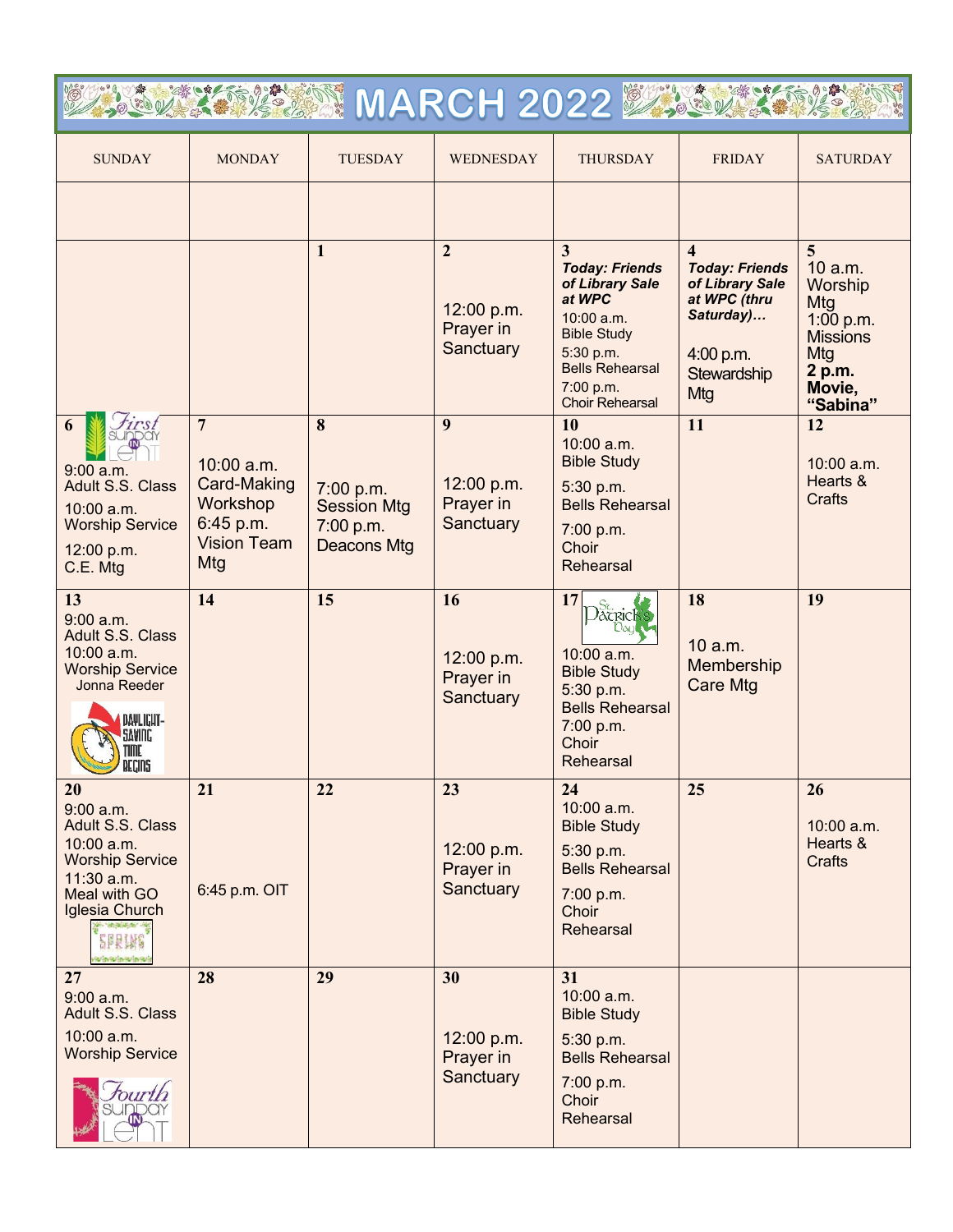#### Financial Report: Operating Budget

| <b>JANUARY</b>           | 2021        | 2022       |  |
|--------------------------|-------------|------------|--|
| Beginning Balance        | 0.00        | 0.00       |  |
| Receipts                 | 16,389.00   | 21,135.70  |  |
| <b>Disbursements</b>     | 23,200.88   | 18,406.93  |  |
| <b>Ending Balance</b>    | (6, 811.88) | (2,728.77) |  |
| <b>Year to Date</b>      |             |            |  |
| <b>Beginning Balance</b> |             |            |  |
| Receipts                 | 16,389.00   | 21,135.70  |  |
| <b>Disbursements</b>     | 23,200.88   | 18,406.93  |  |
| <b>Ending Balance</b>    | (6, 811.88) | (2,728.77) |  |

#### Financial Report: Invested Funds

| JANUARY-                 | 2021       | 2022       |  |
|--------------------------|------------|------------|--|
| Receipts                 | 8,238.68   | 3,430.05   |  |
| <b>Disbursements</b>     | 3,049.31   | 69.17      |  |
| <b>Year to Date</b>      |            |            |  |
| <b>Beginning Balance</b> | 247,279.95 | 287,260.68 |  |
| Receipts                 | 8,238.68   | 3,430.05   |  |
| <b>Disbursements</b>     | 3,049.31   | 69.17      |  |
| <b>Ending Balance</b>    | 252,469.32 | 290,621.56 |  |
|                          |            |            |  |
| <b>NET FUNDS</b>         | 245,657.44 | 293,350.33 |  |



March Birthdays & **Anniversaries** 

March 6..... Richard Long .....Brian Sukkari .....Jim & Marilyn Miller .....Richard Benney .....Joyce Sixberry .....Marilyn Miller .....Joe Bozorth .....John & Cynthia Svensson ....Ted Lail ....Barbara Schurman .....Dale Boon

 The people listed in the Birthday and Anniversary list are members of WPC

## Food for Fellowship *(Formerly 'Baking Buddies')*

Fellowship time is so important to our church family and is always even more enjoyable when munching on a snack. Please join us in providing a tasty snack for our Food and Fellowship time. Doesn't have to be fancy and doesn't have to be homemade – just needs to be tasty. This is not for women only. You men are also more than welcome to participate. The sign-up sheet is on the Bulletin Board, which is on the wall next to the door to the Glass Chapel. We are all looking forward to some tasty treats.

# **March Prayer Famil**

| Week of  | er                    |
|----------|-----------------------|
| March 6  | Debbie Caffall        |
|          | Matt Tricola          |
| March 13 | Cliff Campbell        |
|          | Sean Taylor           |
| March 20 | Pat & Janet Clock     |
|          | Steve Taxon           |
| March 27 | Kevin & Karen Cochran |
|          | Rick & Janet Syring   |

# Meal with GO Iglesia

On Sunday, March 20, following the Worship service, we will be gathering with GO Iglesia Woodland Church to share a meal. Don't miss this opportunity to fellowship with our brothers and sisters from GO Iglesia Woodland Church.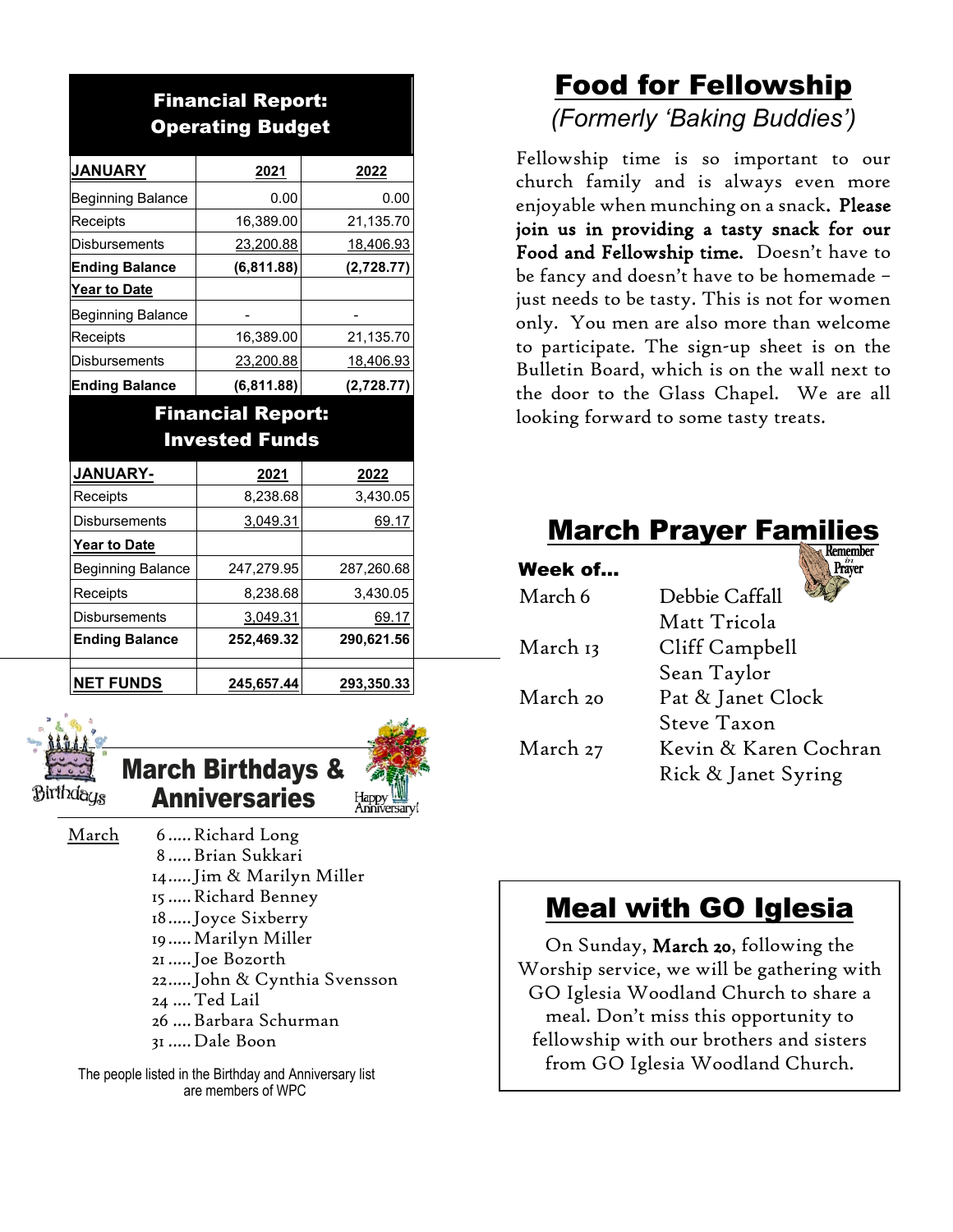

# Carolyn Ford, Missionary

#### From her January 2022 Letter…

*Yet the LORD longs to be gracious to you; he rises to show you compassion. For the LORD is a God of justice. Blessed are all who wait for him!* Isaiah 30:18

Twenty churches in Highlands County where I live are participating in twenty-one days of prayer and fasting. Most of us are not fasting completely for the whole twenty-one days, but we were encouraged to "exchange" something we usually do – like eating lunch or playing games or watching a television show – for something that will help us draw nearer to the LORD – like praying with other believers or studying His Word or reading a spiritually edifying book. What we are especially requesting of God is the outpouring of His Spirit to bring us, His people, to repentance and revival. We recognize that we have conformed too much to the godless culture around us, adopting many of its selfish values. We know that if our nation does not turn back to Him in repentance, He will judge us as He judged the nation of Israel. It is a time of both challenge and blessing.

Matt was checking translation with the Tsara team for most of December. During his time with them, he learned that neither they nor the other professing Christians in Tsara have really understood the Good News about Jesus Christ. They still turn to traditional rituals whenever there is a crisis, which means they are still in spiritual bondage. Matt is working to help them understand the Truth. He commented that even though they have gone over the translation of all four Gospels once, they will need to do so again. Key terms have been expressed in different ways in the same context. Please pray for the Holy Spirit to open the hearts of translators Peter, Teshaale, and Girso to grasp the truths of God's Word and apply them in their own lives. Then they will be able to help their families and others understand who Jesus is. Matt became ill the last day they were together. He struggled with COVID for three weeks before he felt better. He still has a residual cough and mild headache. He is loving his work, and I praise God for that.

My tangible goals for 2022 include finishing a draft of my memoirs and de-cluttering. While both are a challenge, the LORD has been helping me work on both fairly consistently. Please pray that continues.

Praise God with me for:

- The promise of Isaiah 30:18 quoted above, and the extra time we are spending in prayer
- Matt's joy in ministering to the Tsara translators, helping them understand the truth about Jesus so they can have abundant life and a more accurate translation of the Bible into Tsara
- Good progress on de-cluttering and writing my memoirs
- The decrease in conflict in northern Ethiopia
- Successful cataract surgery in both eyes With glasses, my distance vision is now 20/20.

Please pray with us for:

- God's miraculous intervention to bring genuine reconciliation and an end to war in Ethiopia
- Health and insight for Matt as he works with the Tsara translation team
- The Tsara translators to come into a genuine personal relationship with Jesus Christ
- The Kafa church leaders to send us an updated report of how many Kafa Bibles have sold
- Right ordering of my priorities as I seek to walk in deeper intimacy with the LORD, minister to others, write my memoirs, and de-clutter

Thank you for your prayers and support, your Christmas greetings and photos, and your friendship.

Joyful in His Grace, *Carolyn Ford* Carolyn Ford